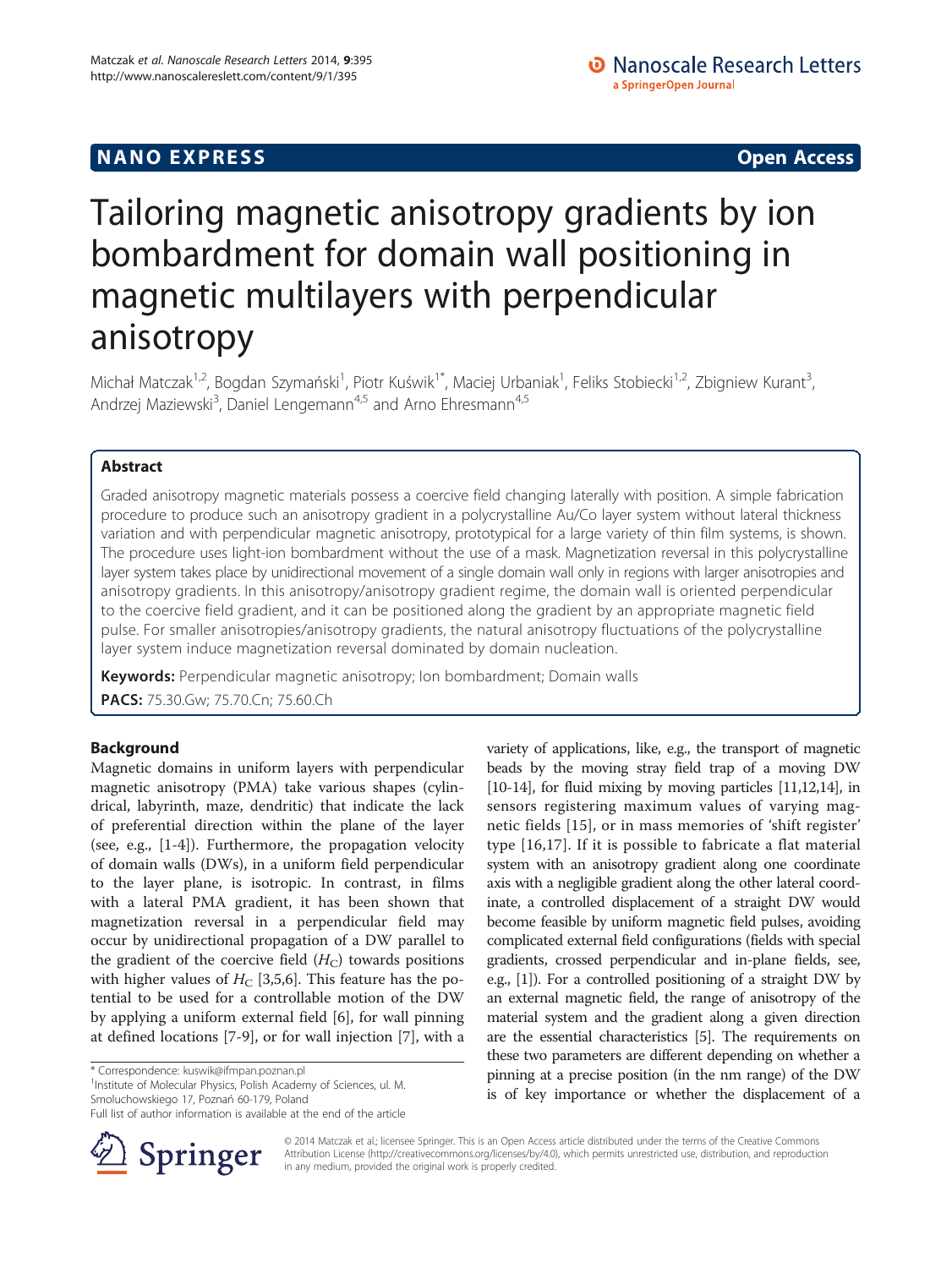single straight DW in a given direction over a relatively long distance (in the sub-mm range) is essential. A reproducible DW pinning occurs when the change of PMA takes place on a distance  $\delta$  much shorter than the width w of the domain wall [\[5](#page-6-0)]. The pinning field  $H_{\text{pin}}$  is then proportional to the difference of anisotropies  $K_{\text{eff},1}$ ,  $K_{\text{eff},2}$  at the borders of the graded area:  $\lim_{\delta \to 0} H_{\text{pin}} = (K_{\text{eff,1}} - K_{\text{eff,2}})/2\mu_0 M_s$ . If, however, the anisotropy gradient extends over a distance much larger than the DW width, the pinning field approaches zero. Nevertheless, a DW in such a system can be displaced for defined distances by pulses of a homogeneous external magnetic field, as was observed for  $(Co/Au)_3$  layers [[6](#page-6-0)] possessing an anisotropy gradient over a distance larger than the DW width. In these latter experiments, however, there have been indications that the magnetization reversal in areas with weak PMA (small  $H_C$ ; Figure three in [[6](#page-6-0)]) does not take place by propagation of a single DW only, but also by domain nucleation.

In the present contribution, we will first describe a simple method to fabricate the mentioned graded PMA in a polycrystalline Co/Au layer system by a special procedure of kiloelectronvolt light-ion bombardment subsequent to the deposition of the layer system. These prototype polycrystalline graded PMA layer systems are used to investigate how their natural PMA fluctuations influence the magnetization reversal, and under which conditions, the unidirectional propagation of a domain wall is observed. The propagation of DW is investigated for increasing value of magnetic field pulses of 1-s duration.

### Methods

Anisotropy gradients in layered film systems (e.g., of the Pt/Co or Au/Co type) in which PMA results from a strong surface anisotropy may be obtained by the continuous variation of the ferromagnetic layer thickness [[3\]](#page-6-0), i.e., by a wedged ferromagnetic layer. For Co/Au layer systems, however, the Co layer thickness range for such a manipulation is restricted to thicknesses between about 0.6 and 1.2 nm. Therefore, achievable thickness gradients over macroscopic distances (e.g., in the mm range) are very small, and they are sensitive to the smallest fluctuations within the wedge deposition procedure. Alternatively, an anisotropy gradient can be fabricated by light-ion bombardment [[18\]](#page-6-0) with continuously increasing/decreasing the ion fluence along one lateral coordinate. For the present experiments, we chose this second strategy. The layer system was a prototype magnetron sputtered  $(Co^{0.8} \text{ nm}/Au^{1} \text{ nm})_2$  film system deposited on  $14.5 \times 10 \text{ mm}^2$  naturally oxidized Si(100) substrates with  $Ti<sup>4 nm</sup>/Au<sup>60 nm</sup>$  buffer layers. The base pressure during sputtering was  $< 1 \times 10^{-6}$  Pa with Ar process gas (Ar partial pressure approximately  $10^{-2}$  Pa). The Co thickness  $t_{Co}$  was chosen to be well above the

critical thickness where the Co layer becomes superpara- or paramagnetic after light-ion bombardment [[19](#page-6-0)] and at the same time thin enough to preserve a large PMA. Moreover,  $t_{Co}$  selected here ensures that the magnetization reversal in the unbombarded Au/Co/Au system in a perpendicular magnetic field develops primarily by DW move-ment [[2](#page-6-0)]. Additionally  $t_{\text{Au}}$  was chosen to couple the Co layers ferromagnetically for a simultaneous reversal of both ferromagnetic layers by a synchronized motion of the DWs. For fabrication of the graded anisotropy by light-ion (10  $keV$  He<sup>+</sup> ions) bombardment, a monotonically varying ion fluence along a given lateral direction is essential. In the past, a wedged ion stopper layer was used [\[6\]](#page-6-0). However, a wedged stopper layer cannot be removed easily after deposition, being disadvantageous for some applications like bead transport through stray fields of moving DWs, where the distance between the magnetic layers and the bead and thus the stray field characteristics changes along the wedge. Therefore, a monotonical ion flux variation must be realized by a monotonical change of the time the ion beam resides over a certain sample area at constant ion flux. The used method is schematically explained in Figure [1](#page-2-0) for an ion beam with an idealized fluence cross-section being constant within a rectangle of  $2 \times 2$  mm<sup>2</sup> and zero elsewhere:

Move the sample to a position where the ion beam just misses the sample. The position of the ion beam center  $x_{cb}$  in a coordinate system with  $x = 0$  defining the left edge of the sample is then at  $x_{cb} = -1$  mm. Move then the computer-controlled sample stage along the − x-direction at constant velocity and reverse the movement, when the ion beam center is at  $x_{cb} = +1$  mm, i.e., at a position when the  $2 \times 2$  mm<sup>2</sup> ion beam bombards the whole x range from  $x = 0$  to 2 mm. Move again the sample backward with a constant velocity to the starting position. With this first track, a constant fluence gradient  $dF/dx$  along the x-direction within the first 2 mm of the sample is achieved. After this first track, move the sample stage relative to the ion beam center from its starting position ( $x_{cb} = -1$  mm) to  $x_{cb} = +3$  mm where the movement again is reversed. The reversal point is chosen such that it is displaced relative to the reversal point of the first track by one width of the ion beam. The stage movement of the second track adds a constant fluence of  $2 \times F_{\text{track}}$  to the already existing gradient within the first 2 mm in the  $x$ -direction and causes the same gradient in the  $x$ -direction within the next 2 mm as the one fabricated in the first 2 mm by the first track. By subsequent tracks, increasing each time the travel of the stage by one width of the ion beam, the cumulative fluence applied to the sample results in a constant gradient in the x-direction within the bombarded stripe. The experiments were carried out with a home-built  $He<sup>+</sup>$  ion source set to 10-kV acceleration voltage with low diver-gence [[20\]](#page-6-0). A  $2 \times 2$  mm<sup>2</sup> square aperture cuts out a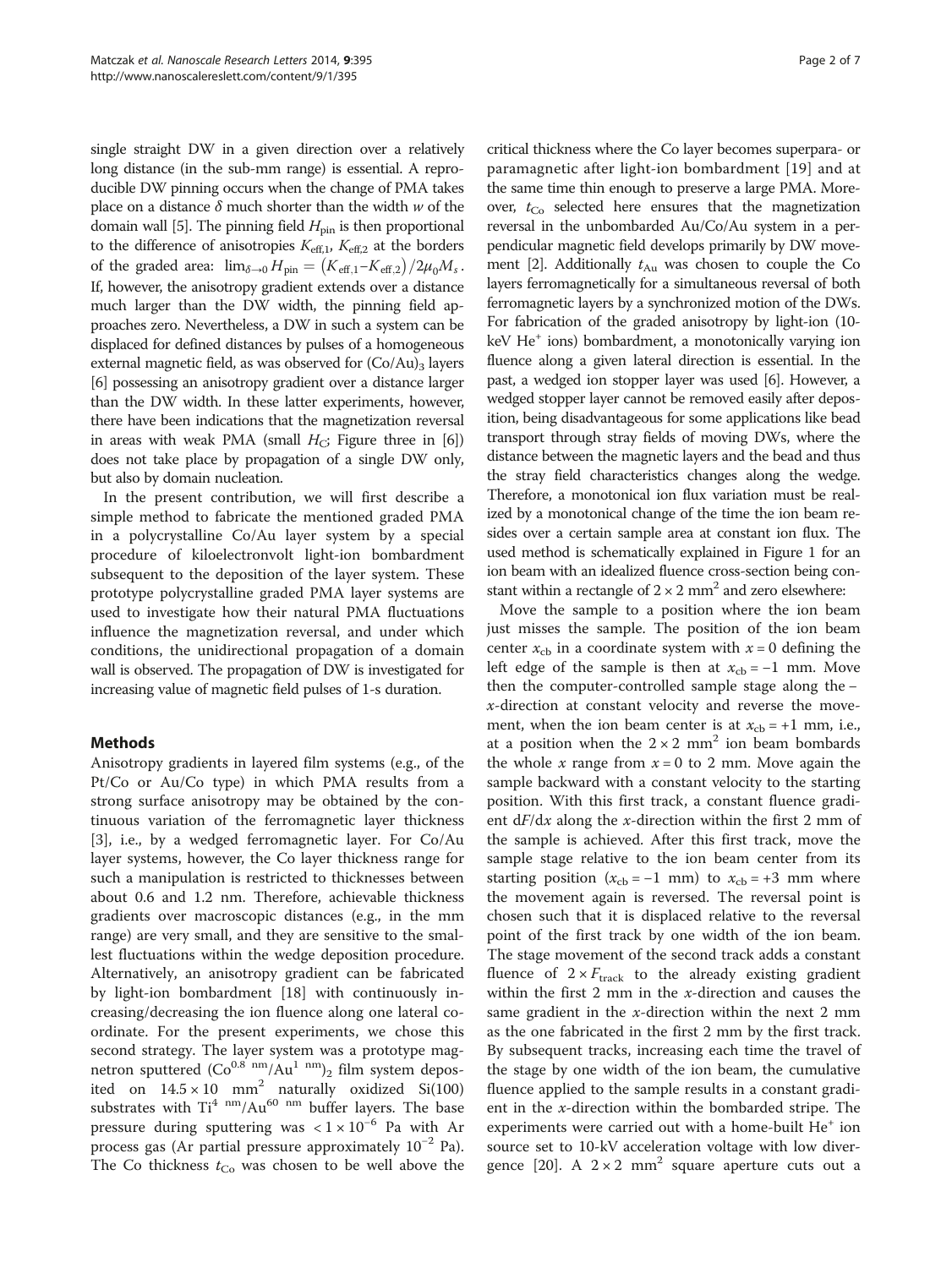<span id="page-2-0"></span>

portion of the beam displaying an approximate square ion flux cross-section, with a plateau-like flux  $j(x, y) =$ d $N(x, y)/(dt \cdot dA)$  (N = number of He ions, t = time, A = area through which the He ions flowed) in the middle of the square and decreasing flux at the four edges of the square (Figure 1b). Two stripes (stripe 1 and stripe 2) were bombarded with two different plateau fluxes j applying the sample movement scheme described above. Fluence profiles  $F(x,y) = \int i(x, y) dt$  were calculated for a 12-mm-long stripe which agreed, within experimental error, with that expected from the ideal rectangular profile. For both stripes, the relative fluence profiles  $F(x)/F_{\text{max}}$  are the same (Figure 1a). The areas of the two stripes were magnetically characterized at room temperature by polar magnetooptical Kerr effect (P-MOKE). Local hysteresis loops (diameter of laser spot on the sample surface - 0.5 mm) were measured with a magnetic field sweep rate of 1.4 (kA/m)/s. The measurements were performed as a function of the x-coordinate with the laser beam center in the center of the bombarded stripe. For comparison, loops of unbombarded areas were also measured. After the six tracks, the cumulated maximum fluence  $F_{\text{max}}$  for stripe 1 was  $1.06 \times 10^{15}$  He<sup>+</sup>/cm<sup>2</sup> and for the second stripe  $5.03 \times 10^{14}$  He<sup>+</sup>/cm<sup>2</sup>. The stage velocity was chosen for an average fluence gradient of  $dF/dx = 8.8 \times$  $10^{13}$  (He<sup>+</sup>/cm<sup>2</sup>)/mm for stripe 1 and  $4.4 \times 10^{13}$  (He<sup>+</sup>/cm<sup>2</sup>)/ mm for stripe 2 and maximum fluences based on previous investigations [[19,21](#page-6-0)]. Due to the flux decrease of the ion beam at the edges of the rectangle, also a fluence gradient along the y-direction is observed. This gradient changes with the  $x$ -coordinate between  $dF/dy$  $(x = 0$  mm $) = 7.5 \times 10^{14}$  (He<sup>+</sup>/cm<sup>2</sup>)/mm to dF/dy (x = 8 mm) =  $2.5 \times 10^{14}$  (He<sup>+</sup>/cm<sup>2</sup>)/mm. At small *x*-coordinates, gradients along the  $\gamma$ -direction are roughly 1 order of magnitude larger as the ones along the  $x$ direction.

#### Results and discussion

The as-deposited Co/Au multilayers with a cobalt thickness of  $t_{Co} = 0.8$  nm show distinct perpendicular anisotropy and a rectangular hysteresis loop (Figure [2a](#page-3-0)). The magnetization reversal of the multilayers in perpendicular magnetic field  $(H_{ext})$  starts from a small number of nucleation centers and develops by DW motion, resulting in nearly circular domains similarly as was observed in ultrathin Au/Co/Au [\[22](#page-6-0)] and Pt/Co/Pt [\[23](#page-6-0)] films with significant PMA. Representative hysteresis loops for bombarded multilayers taken at different positions along the x-coordinate are also shown in Figure [2a](#page-3-0). For low  $F$  $(\leq 3 \times 10^{14} \text{ He}^{\dagger}/\text{cm}^2)$ , the loops stay rectangular and are only slightly rounded. This indicates that the DW motion remains the dominant mechanism of the magnetization reversal. For higher  $F$ , the loops become more rounded, which suggests that with increasing  $F$  (decreased anisotropy) domain nucleation becomes increasingly important. For  $F \ge 6 \times 10^{14}$  He<sup>+</sup>/cm<sup>2</sup>, the loop shapes deviate strongly from rectangular (at  $H = 0$   $M_R/M_S < 1$ ), which indicates significant spatial variations of nucleation fields on a length scale smaller than the probing area of the P-MOKE laser on the sample. For the highest fluences of  $F \approx 1 \times 10^{15}$  $(He<sup>+</sup>/cm<sup>2</sup>)$ , the surface contribution to the effective anisotropy is strongly reduced, and as a consequence, the shape anisotropy dominates resulting in easy-plane (parallel to the sample plane) anisotropy. The observed loop changes slightly differ from the results published for  $Si/SiN_x/Pt^{20}$  nm/ $[Pt^{1}$  nm/ $Co^{0.3}$  nm $]_{10}/Pt^{2}$  nm layer systems [[24](#page-6-0)], where for homogeneous ion bombardment no changes of the loop squareness was observed (for fluences which reduce the coercive field to less than 90% of the value for the unexposed system). In Figure [2](#page-3-0)b, the measured  $H_C$  is plotted as a function of the x-position for both stripes. A monotonic decrease of coercive field with  $F$  is observed, which is caused by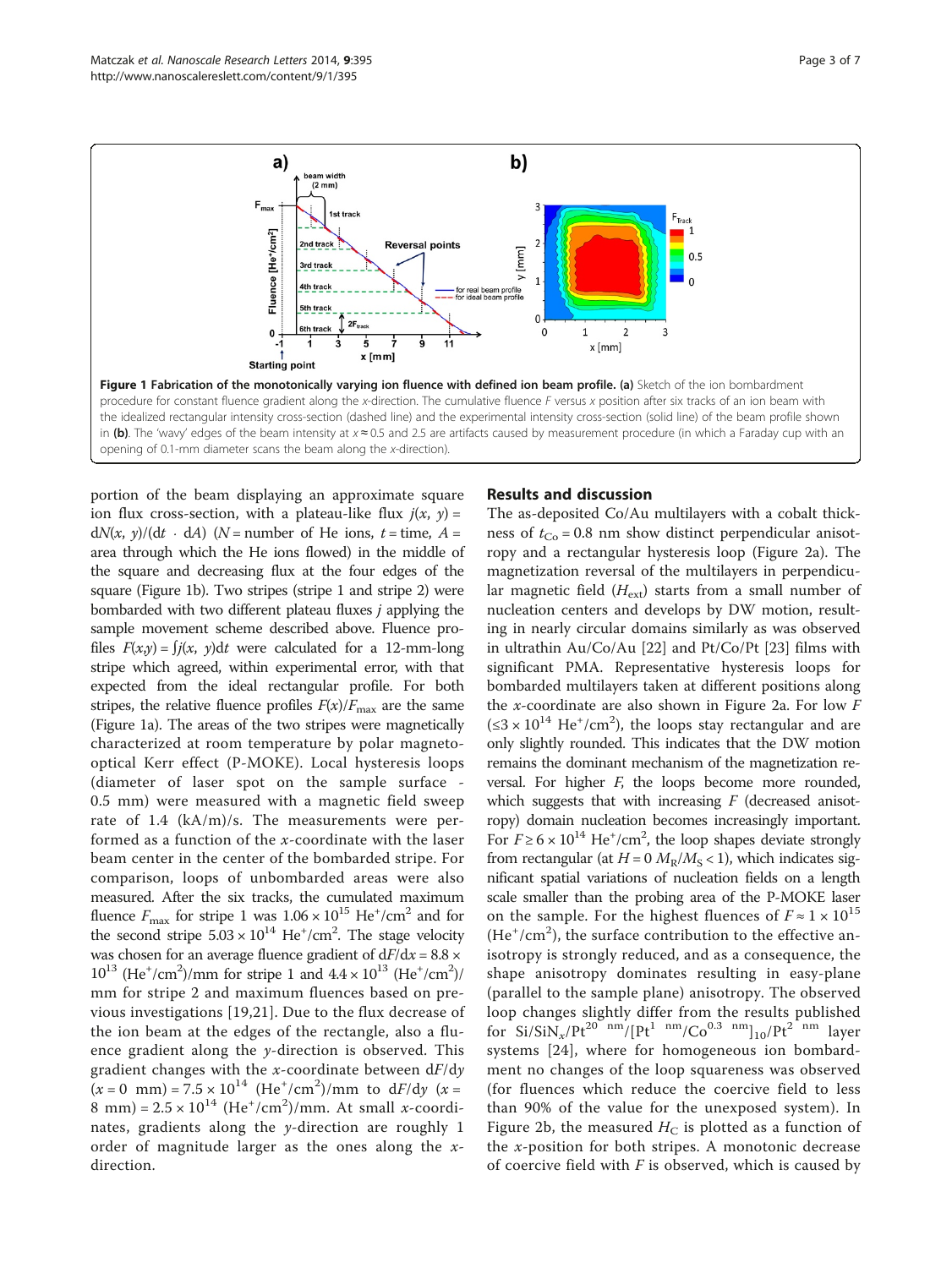<span id="page-3-0"></span>

the reduction of the interface anisotropy due to modification of Co/Au and Au/Co interfaces through the increasing fluence of the 10-keV He<sup>+</sup> ions [[19,25,26](#page-6-0)]. Comparing the  $H_C(F)$  and  $H_C(x)$  dependencies for the two stripes with different gradients (Figure 2b,c), it can be seen that the  $H_C(F)$  basically does not depend on  $dF/dx$ .

The measurement of hysteresis loops along the gradient in the y-direction (at the stripe border) has not been carried out as the observation area would encompass regions of significantly different  $H_C$ .

The hysteresis loops in Figure 2 were measured with a slow field sweep rate of 1.4 (kA/m)/s, which correspond to the quasistatic limit. The position of the DW seen in the Kerr microscope for a given field pulse corresponds closely to the position of the sample where the coercive field of the loop equals that field (see Figures 2 and [3\)](#page-4-0). It proves that for field change rates used here both methods give similar results. Thus,  $H_C$  is treated as a parameter which allows to approximately describe the reversal process measured under specific conditions.

The nonlinearity of  $H_C(x)$  and  $H_C(F)$  results probably from a distinct difference in the character of magnetization reversal in areas of small and large fluences (high and small  $H_C$  values) (see the discussion of Figure [3](#page-4-0)). It should be noted that the  $K_{\text{eff}}$  dependence on the fluence is not linear [[24](#page-6-0)].

The domain structure was observed using a MOKE microscope, collecting images at remanence (after the application of a magnetic field pulse) similarly as described in [[6](#page-6-0)]. Figure [4a](#page-4-0),b shows exemplary images of the domain structure visible within stripe 1 of the sample. Prior to magnetic characterization, the sample was magnetized up to saturation with −79.6 kA/m field (dark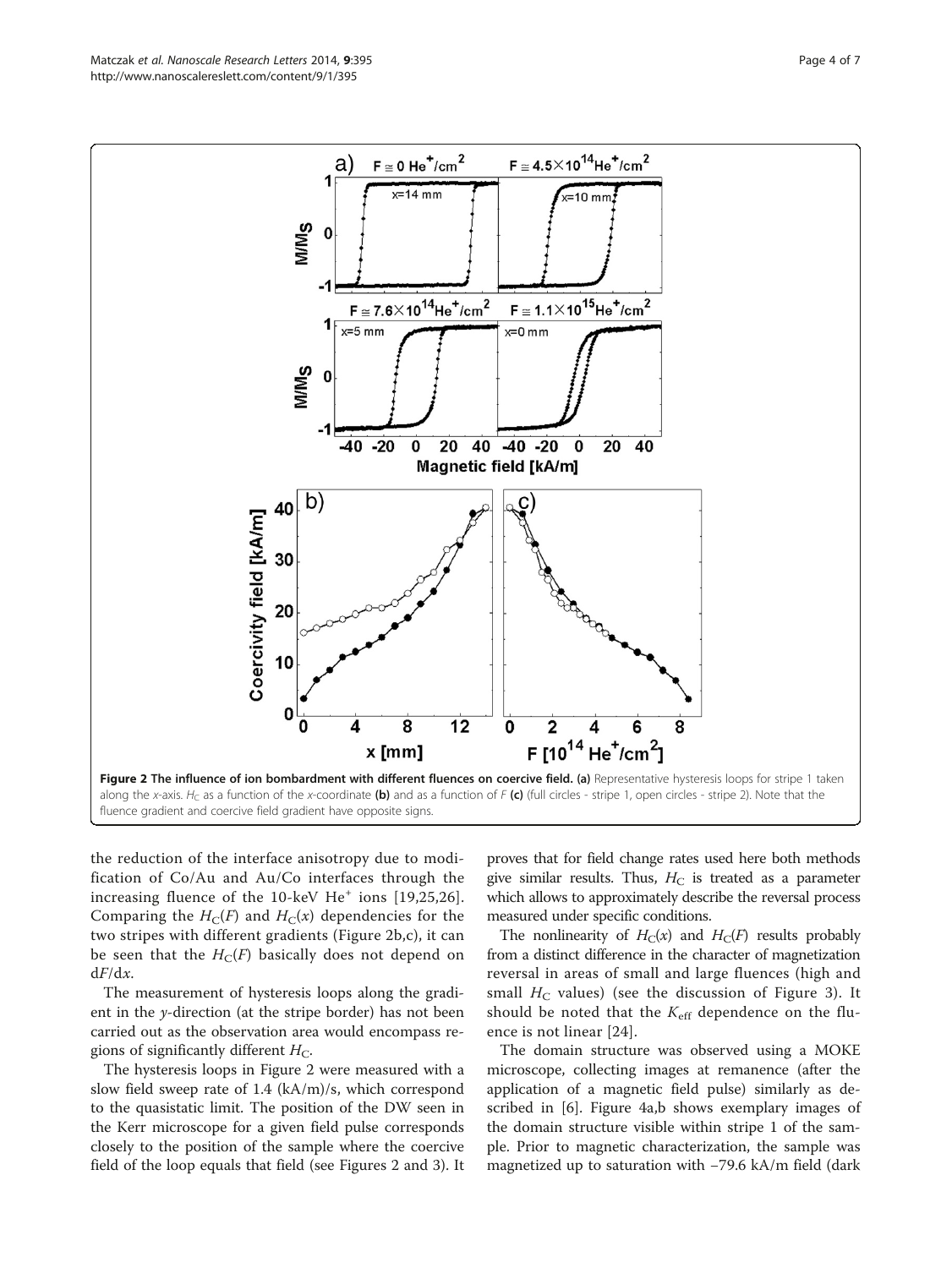<span id="page-4-0"></span>

areas - M directed towards the substrate), a field much higher than the coercive field of the as-deposited multilayers. Subsequently, a 1-s-long pulse of a finite and oppositely directed  $H_{ext}$  was applied. In Figure 4a,b, the bright area corresponds to a magnetization pointing away from the substrate, which corresponds to the area where the magnetization was reversed due to the applied field pulse, and the dark area to the not reversed magnetization. Bright and dark areas are delimited by a single DW localized at places with similar  $H_C$ (Figure 4b). Because in the investigated sample the  $H_C$ gradient exists both in the  $x$ - and  $y$ -directions (Figure [1b](#page-2-0)),



the increase of the amplitude of the magnetic field pulses will result in a DW propagation along both directions.

This process is shown in more details in Figure 3 whose panel (a) displays wall propagation in the  $x$ -direction and panel (b) in the  $y$ -direction, and panel (c) shows the mean DW position as a function of field pulse amplitude. The x-coordinate of area B (indicated in Figure 4) was chosen such that the DW propagation in both  $x$ and  $y$ -directions could be measured within the same field range. This implies that the applied  $He<sup>+</sup>$  ion fluence range is similar for both discussed areas. The interpretation of the magnetization reversal mechanisms deduced from the magnetic structure images of the two areas A (small coercive field gradient = small gradient in average anisotropy) and B (high coercive field gradient = high gradient in average anisotropy) after the application of consecutive external field pulses with increasing magnitude  $H_{\text{ext}}$  will be discussed for graded anisotropy areas A and B separately. For the low anisotropy gradient area A, magnetization reversal starts for small  $H_{\text{ext}}$  in the area with the lowest  $H_C$ , where  $H_{ext} \approx H_C$ . This area corresponds to the area bombarded by the high ion fluence. There, many small domains nucleate as seen in Figure 3a (uppermost panel). Their density decreases as  $H_C$  increases along the x-coordinate of the stripe.

For this low external field, no straight DW is present. In contrast, a gradual transition from one to the other magnetization state by a gradual increase of the density of nucleated domains and their coalescence over an xcoordinate range  $\Delta x$  is observed. In the areas of significantly reduced PMA (low  $H_C$ , high  $F$ ), domain nucleation is the dominant magnetization reversal mechanism. The formation of a multidomain state is more likely the closer the fluence causes a perpendicular anisotropy decrease close to the magnetization reorientation transition [[27](#page-6-0)]. Domain nucleation is a signature of inherent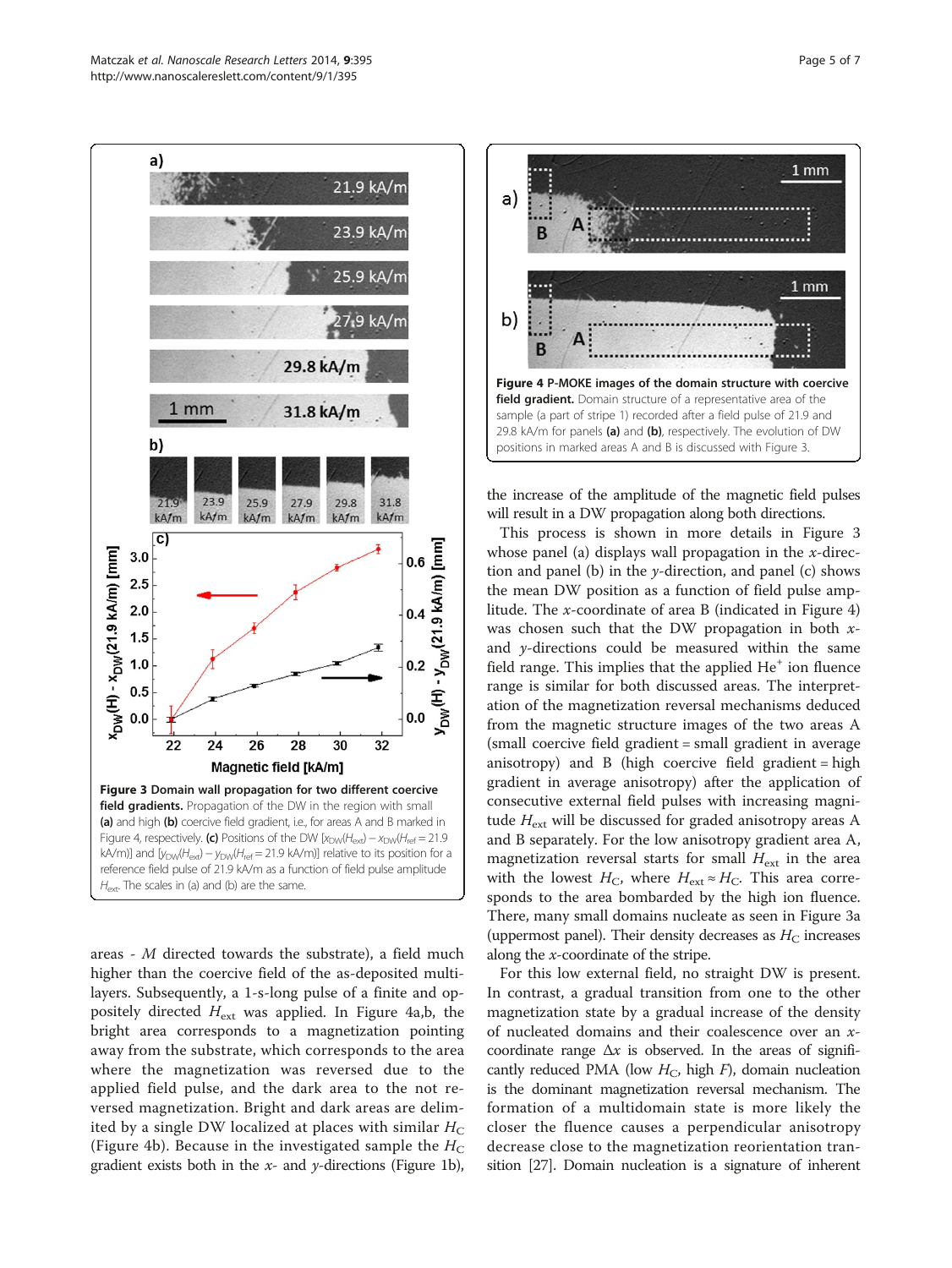lateral fluctuations of the effective anisotropy [[2,28,29\]](#page-6-0) in a material with small average anisotropy such that the energetic cost of DW formation is small.

In Figure [3a](#page-4-0), the lowermost four panels, a gradual formation of a single nearly straight DW with only a few additionally nucleated domains is obvious for magnetic field pulses of higher  $H_{\text{ext}}$ , i.e., in areas bombarded with lower fluences and therefore having higher average  $H_C$ . In a material with laterally fluctuating but in average higher  $K_{\text{eff}}$ , the energetic cost of DW formation (∝l√ $K_{\text{eff}}A$ , A is the exchange stiffness) is higher such that the total lengths *l* of the domain walls in the system will be minimized, leading preferentially to a single straight wall. Therefore, the results shown in Figure [3a](#page-4-0) indicate that suitably high values of  $H_C$  in the whole graded anisotropy material system are a necessary condition for the magnetization reversal by the propagation of a single DW. The distinct difference in magnetization reversal for areas bombarded with high and low fluences (i.e., characterized by weak and strong anisotropy) is probably responsible for the nonlinear dependences presented in Figure [2](#page-3-0).

In Figure [3b](#page-4-0), the magnetization reversal in an area with high anisotropy gradient is imaged. For low  $H_{\text{ext}}$  $(H_{ext}$  < 21.9 kA/m), the magnetization reversal also takes place by small domain nucleation. However, the coalescence of the domains and formation of a single DW is observed at smaller  $H_{ext}$  as in area A. Therefore, in contrast to the low anisotropy gradient area A, the reversal process occurs virtually in the whole presented  $H_{\text{ext}}$ range by the propagation of a single, nearly straight DW. The realization of the propagation of a single, straight DW in the direction perpendicular to the  $H_C$  gradient is thus easier in systems with larger gradients. In the high gradient material, the influence of intrinsic fluctuations of anisotropy is hardly visible. It should be remarked that the distance travelled by the DW is in the tenths of millimeter range as required for magnetic particle manipulation [[30\]](#page-6-0). The fact that displacements of DW ( $\Delta x_{\text{DW}}$ ,  $\Delta y_{\text{DW}}$ ), in the range of small fluences, are proportional to the amplitude of the magnetic field pulse is a significant advantage of a system with  $H_C$  gradient (see Figure [3](#page-4-0)c). This circumstance and a significant (about tenfold) difference of the displacement range of the DW in areas with different  $H_C$  gradients (areas A and B) indicate that DW propagation in our system progresses differently than in areas that were not bombarded. The results shown in Figure [3](#page-4-0) indicate, in our opinion, that the coercive field gradient limits thermally activated DW propagation, wherein the effect is stronger the higher  $dH_C/dx(y)$ . This is of practical importance because it can be used for precise positioning of a DW with pulses of uniform magnetic field. To quantitatively describe DW motion and to specify its regime of propagation in layered systems with an anisotropy gradient, additional measurements are required. However, based on Figure [3](#page-4-0)c and remembering that pulse duration equals 1 s, we estimated the domain wall velocity  $v_A > 0.6$  mm/s within area A and  $v_B > 0.05$  mm/s within area B in the fields  $24 < H_{\text{ext}} < 32$  kA/m. Thus, we can assume that DW propagation most probably occur in the 'depinning' regime, i.e., the one intermediate between creep and viscous flow regimes [[31\]](#page-6-0).

The images of the domain structure shown in Figures [3](#page-4-0) and [4](#page-4-0) exhibit only two contrasts (gray levels) indicating that the magnetization reversal in both Co layers takes place simultaneously by the propagation of two parallelly moving DWs in the two ferromagnetic layers which has been achieved by the present choice of the Au layer thickness. This effect, in contrast to the independent magnetization reversal of the individual layers observed in [[6\]](#page-6-0), is important for 'magnetic bead transport' as much higher stray fields over DWs can be fabricated.

#### **Conclusions**

In summary, a dedicated scheme for magnetic multilayer bombardment with light ions was introduced enabling to realize a defined fluence gradient for bombardment of samples along a given coordinate without necessitating a wedged ion stopper layer. This bombardment scheme was applied to Au/Co/Au/Co/Au multilayers, where it allowed to create in both Co layers an approximately constant gradient in perpendicular anisotropy along a preset direction. This scheme allowed a systematic investigation of the conditions to generate in both ferromagnetic layers straight domain walls which can be simultaneously moved and reproducibly positioned by external field pulses of defined amplitude. Quasi-one-dimensional walls can be generated in areas of relatively high  $H_C$  and  $dH_C/dx$ . For small  $H_C$  and  $dH_C/dx$ , magnetization reversal is dominated by domain nucleation caused by lateral anisotropy fluctuations in the layer system. If  $dH_C/dx$  is larger than these inherent lateral  $H_C$  variations, the domain wall becomes straight. These findings are the basis for generating and controllably moving straight domain walls in laterally graded anisotropy layer systems for magnetic bead transport.

#### Abbreviations

DW: domain wall; PMA: perpendicular magnetic anisotropy; P-MOKE: polar magneto-optical Kerr effect.

#### Competing interests

The authors declare that they have no competing interests.

#### Authors' contributions

FS and BS planned and supervised the study. MM and PK investigated the magnetic characteristics. BS and DL (supervised by AE) designed and performed the ion bombardment experiments. MM and ZK, supervised by AM, collected the images of the domain structure. FS analyzed the data together with MU. FS and AE have been involved in drafting the manuscript